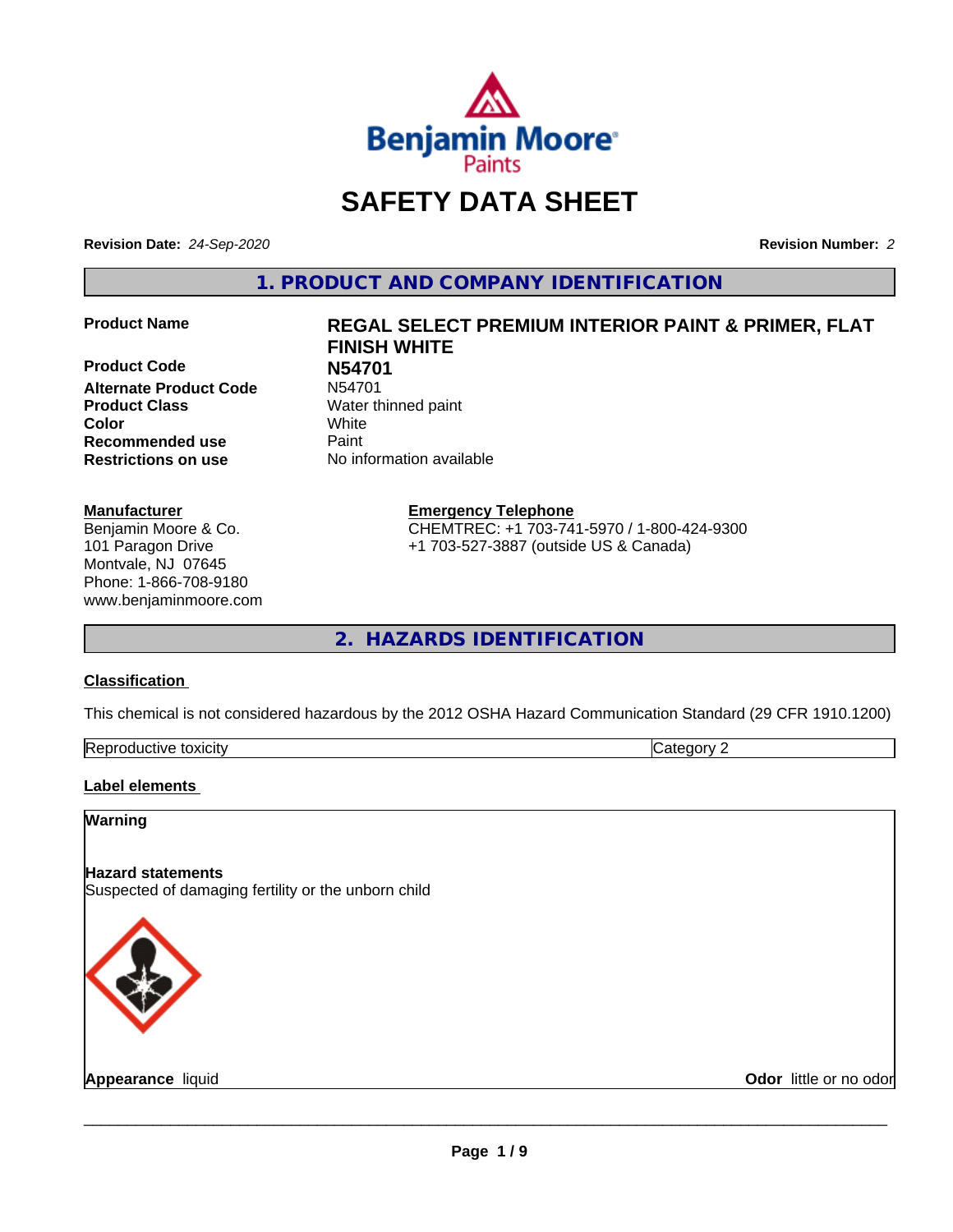#### **Precautionary Statements - Prevention**

Obtain special instructions before use Do not handle until all safety precautions have been read and understood Use personal protective equipment as required

#### **Precautionary Statements - Response**

IF exposed or concerned: Get medical advice/attention

#### **Precautionary Statements - Storage**

Store locked up

#### **Precautionary Statements - Disposal**

Dispose of contents/container to an approved waste disposal plant

#### **Hazards not otherwise classified (HNOC)**

Not applicable

#### **Other information**

No information available

 **WARNING:** This product contains isothiazolinone compounds at levels of <0.1%. These substances are biocides commonly found in most paints and a variety of personal care products as a preservative. Certain individuals may be sensitive or allergic to these substances, even at low levels.

#### **3. COMPOSITION INFORMATION ON COMPONENTS**

| <b>Chemical name</b> | CAS No.    | Weight-%    |
|----------------------|------------|-------------|
| Titanium dioxide     | 13463-67-7 | 15 - 20     |
| Kaolin, calcined     | 92704-41-1 | $5 - 10$    |
| Limestone            | 1317-65-3  | $5 - 10$    |
| Diatomaceous earth   | 61790-53-2 | - 5         |
| Silica amorphous     | 7631-86-9  | - 5         |
| Nepheline syenite    | 37244-96-5 | - 5         |
| Trimethylolpropane   | 77-99-6    | $0.1 - 0.5$ |

|                       | 4. FIRST AID MEASURES                                                                                    |
|-----------------------|----------------------------------------------------------------------------------------------------------|
| <b>General Advice</b> | No hazards which require special first aid measures.                                                     |
| <b>Eye Contact</b>    | Rinse thoroughly with plenty of water for at least 15 minutes and consult a<br>physician.                |
| <b>Skin Contact</b>   | Wash off immediately with soap and plenty of water while removing all<br>contaminated clothes and shoes. |
| <b>Inhalation</b>     | Move to fresh air. If symptoms persist, call a physician.                                                |
| Ingestion             | Clean mouth with water and afterwards drink plenty of water. Consult a physician<br>if necessary.        |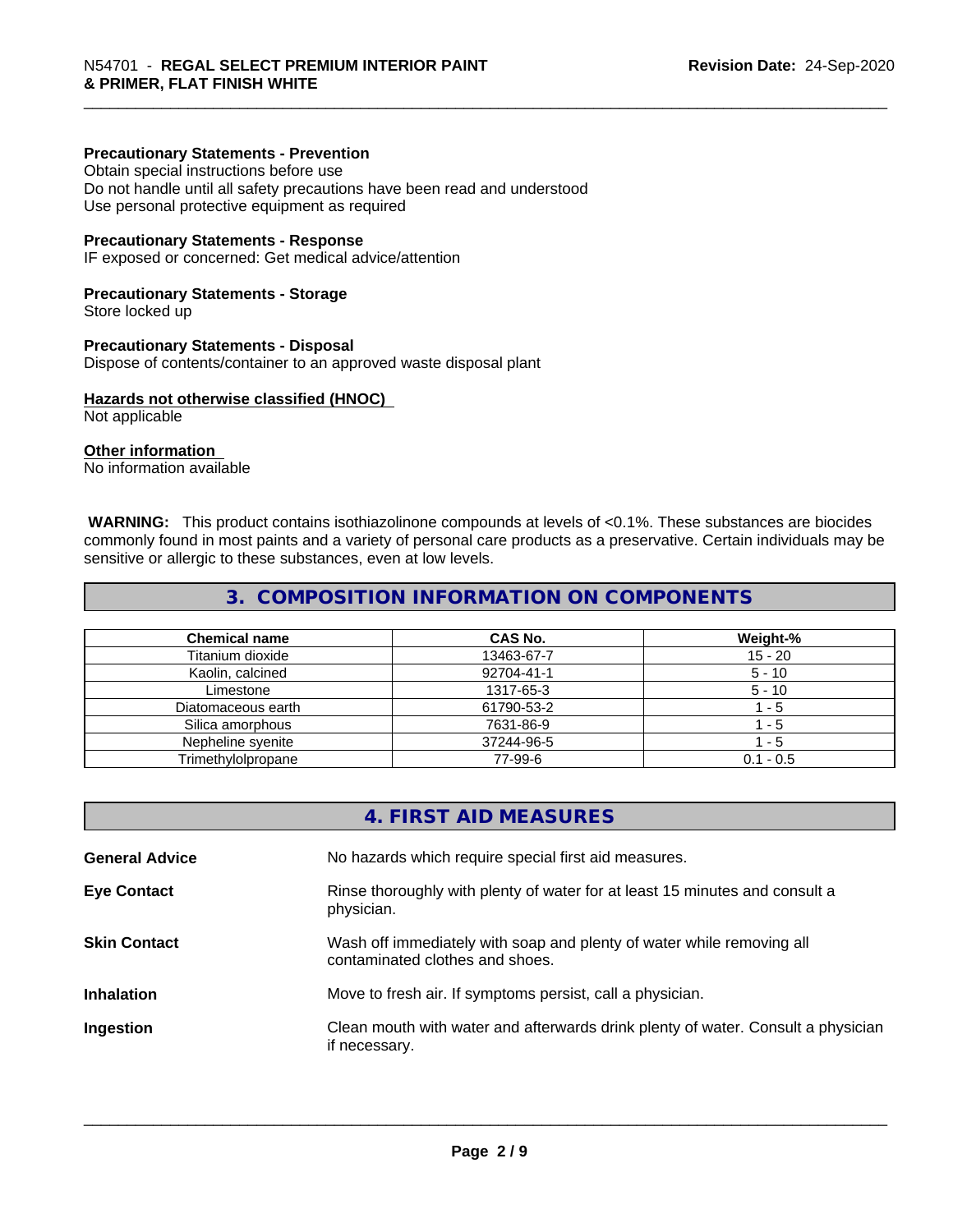| <b>Most Important</b><br><b>Symptoms/Effects</b>                                 | None known.            |                                                    |                                                                                                                 |
|----------------------------------------------------------------------------------|------------------------|----------------------------------------------------|-----------------------------------------------------------------------------------------------------------------|
| <b>Notes To Physician</b>                                                        | Treat symptomatically. |                                                    |                                                                                                                 |
|                                                                                  |                        | 5. FIRE-FIGHTING MEASURES                          |                                                                                                                 |
| <b>Suitable Extinguishing Media</b>                                              |                        |                                                    | Use extinguishing measures that are appropriate to local<br>circumstances and the surrounding environment.      |
| Protective equipment and precautions for firefighters                            |                        | and full protective gear.                          | As in any fire, wear self-contained breathing apparatus<br>pressure-demand, MSHA/NIOSH (approved or equivalent) |
| <b>Specific Hazards Arising From The Chemical</b>                                |                        | extreme heat.                                      | Closed containers may rupture if exposed to fire or                                                             |
| <b>Sensitivity to mechanical impact</b>                                          |                        | No                                                 |                                                                                                                 |
| Sensitivity to static discharge                                                  |                        | No                                                 |                                                                                                                 |
| <b>Flash Point Data</b><br>Flash point (°F)<br>Flash Point (°C)<br><b>Method</b> |                        | Not applicable<br>Not applicable<br>Not applicable |                                                                                                                 |
| <b>Flammability Limits In Air</b>                                                |                        |                                                    |                                                                                                                 |
| Lower flammability limit:<br><b>Upper flammability limit:</b>                    |                        | Not applicable<br>Not applicable                   |                                                                                                                 |
| Health: 2<br><b>NFPA</b>                                                         | Flammability: 0        | Instability: 0                                     | <b>Special: Not Applicable</b>                                                                                  |
| <b>NFPA Legend</b><br>0 - Not Hazardous                                          |                        |                                                    |                                                                                                                 |

- 
- 1 Slightly
- 2 Moderate
- 3 High
- 4 Severe

*The ratings assigned are only suggested ratings, the contractor/employer has ultimate responsibilities for NFPA ratings where this system is used.*

*Additional information regarding the NFPA rating system is available from the National Fire Protection Agency (NFPA) at www.nfpa.org.*

#### **6. ACCIDENTAL RELEASE MEASURES**

| <b>Personal Precautions</b>      | Avoid contact with skin, eyes and clothing. Ensure adequate ventilation.                             |
|----------------------------------|------------------------------------------------------------------------------------------------------|
| <b>Other Information</b>         | Prevent further leakage or spillage if safe to do so.                                                |
| <b>Environmental precautions</b> | See Section 12 for additional Ecological Information.                                                |
| <b>Methods for Cleaning Up</b>   | Soak up with inert absorbent material. Sweep up and shovel into suitable<br>containers for disposal. |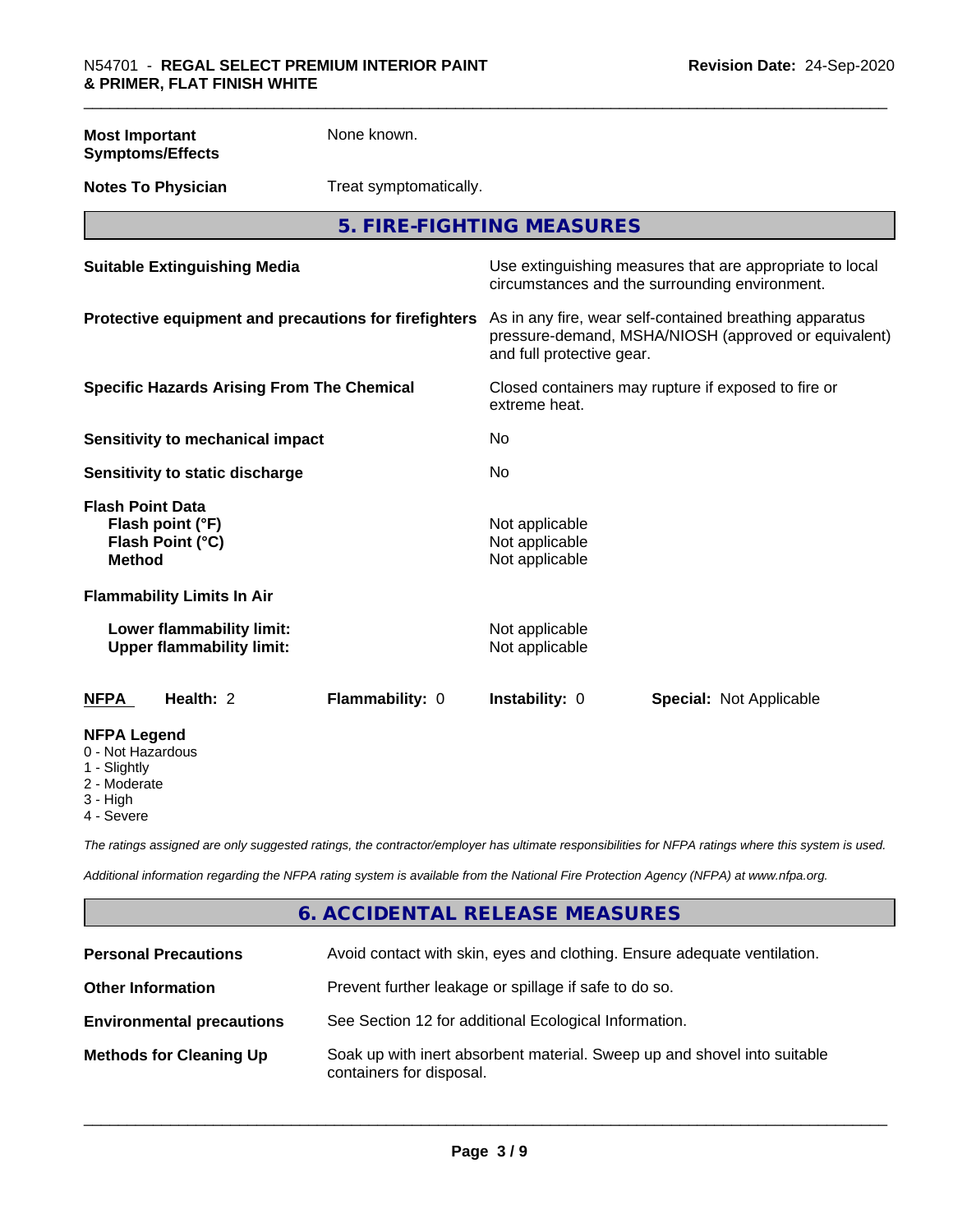|                               | 7. HANDLING AND STORAGE                                                                                                                                                          |
|-------------------------------|----------------------------------------------------------------------------------------------------------------------------------------------------------------------------------|
| <b>Handling</b>               | Avoid contact with skin, eyes and clothing. Avoid breathing vapors, spray mists or<br>sanding dust. In case of insufficient ventilation, wear suitable respiratory<br>equipment. |
| <b>Storage</b>                | Keep container tightly closed. Keep out of the reach of children.                                                                                                                |
| <b>Incompatible Materials</b> | No information available                                                                                                                                                         |

## **8. EXPOSURE CONTROLS/PERSONAL PROTECTION**

#### **Exposure Limits**

| <b>Chemical name</b> | <b>ACGIH TLV</b>         | <b>OSHA PEL</b>                               |
|----------------------|--------------------------|-----------------------------------------------|
| Titanium dioxide     | TWA: $10 \text{ mg/m}^3$ | 15 mg/m <sup>3</sup> - TWA                    |
| Limestone            | N/E                      | 15 mg/m $3$ - TWA<br>$5 \text{ mg/m}^3$ - TWA |
| Diatomaceous earth   | N/E                      | 20 mppcf - TWA                                |
| Silica amorphous     | N/E                      | 20 mppcf - TWA                                |

#### **Legend**

ACGIH - American Conference of Governmental Industrial Hygienists Exposure Limits OSHA - Occupational Safety & Health Administration Exposure Limits N/E - Not Established

| <b>Engineering Measures</b>          | Ensure adequate ventilation, especially in confined areas.                                                                          |
|--------------------------------------|-------------------------------------------------------------------------------------------------------------------------------------|
| <b>Personal Protective Equipment</b> |                                                                                                                                     |
| <b>Eye/Face Protection</b>           | Safety glasses with side-shields.                                                                                                   |
| <b>Skin Protection</b>               | Protective gloves and impervious clothing.                                                                                          |
| <b>Respiratory Protection</b>        | In case of insufficient ventilation wear suitable respiratory equipment.                                                            |
| <b>Hygiene Measures</b>              | Avoid contact with skin, eyes and clothing. Remove and wash contaminated<br>clothing before re-use. Wash thoroughly after handling. |

### **9. PHYSICAL AND CHEMICAL PROPERTIES**

| Appearance              | liquid                   |
|-------------------------|--------------------------|
| Odor                    | little or no odor        |
| <b>Odor Threshold</b>   | No information available |
| Density (Ibs/gal)       | $11.15 - 11.25$          |
| <b>Specific Gravity</b> | $1.33 - 1.35$            |
| рH                      | No information available |
| <b>Viscosity (cps)</b>  | No information available |
| Solubility(ies)         | No information available |
| <b>Water solubility</b> | No information available |
| <b>Evaporation Rate</b> | No information available |
| Vapor pressure          | No information available |
| Vapor density           | No information available |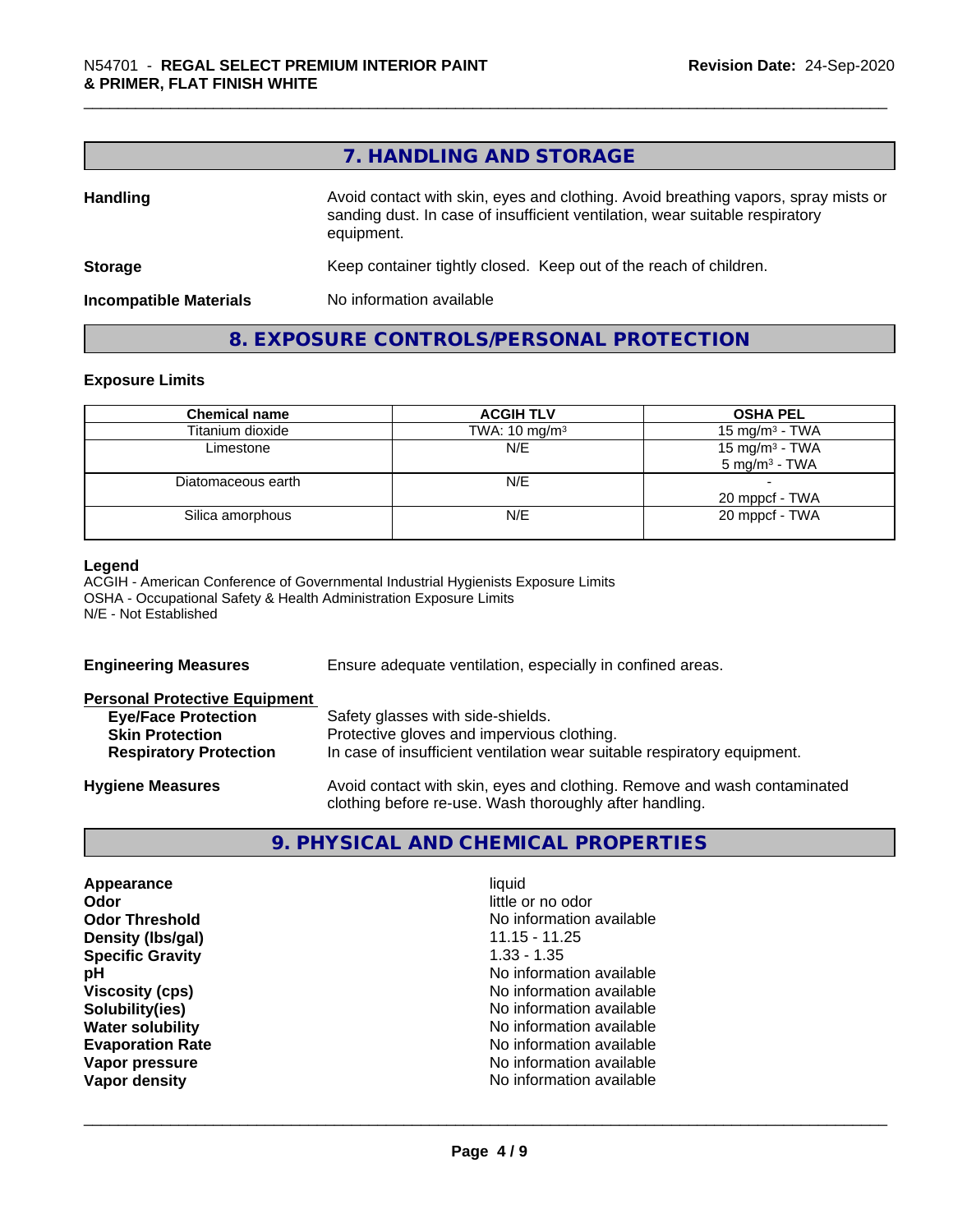| $50 - 60$                |
|--------------------------|
| $35 - 45$                |
| $40 - 50$                |
| $55 - 65$                |
| < 50                     |
| 212                      |
| 100                      |
| 32                       |
| 0                        |
| Not applicable           |
| Not applicable           |
| Not applicable           |
| Not applicable           |
| Not applicable           |
| Not applicable           |
| No information available |
| No information available |
| No information available |
| No information available |
| No information available |
|                          |

#### **10. STABILITY AND REACTIVITY**

| <b>Reactivity</b>                       | Not Applicable                           |
|-----------------------------------------|------------------------------------------|
| <b>Chemical Stability</b>               | Stable under normal conditions.          |
| <b>Conditions to avoid</b>              | Prevent from freezing.                   |
| <b>Incompatible Materials</b>           | No materials to be especially mentioned. |
| <b>Hazardous Decomposition Products</b> | None under normal use.                   |
| Possibility of hazardous reactions      | None under normal conditions of use.     |

**11. TOXICOLOGICAL INFORMATION**

**Product Information**

#### **Information on likely routes of exposure**

**Principal Routes of Exposure** Eye contact, skin contact and inhalation.

**Acute Toxicity** 

**Product Information** No information available

#### **Symptoms** related to the physical, chemical and toxicological characteristics

**Symptoms** No information available

#### **Delayed and immediate effects as well as chronic effects from short and long-term exposure**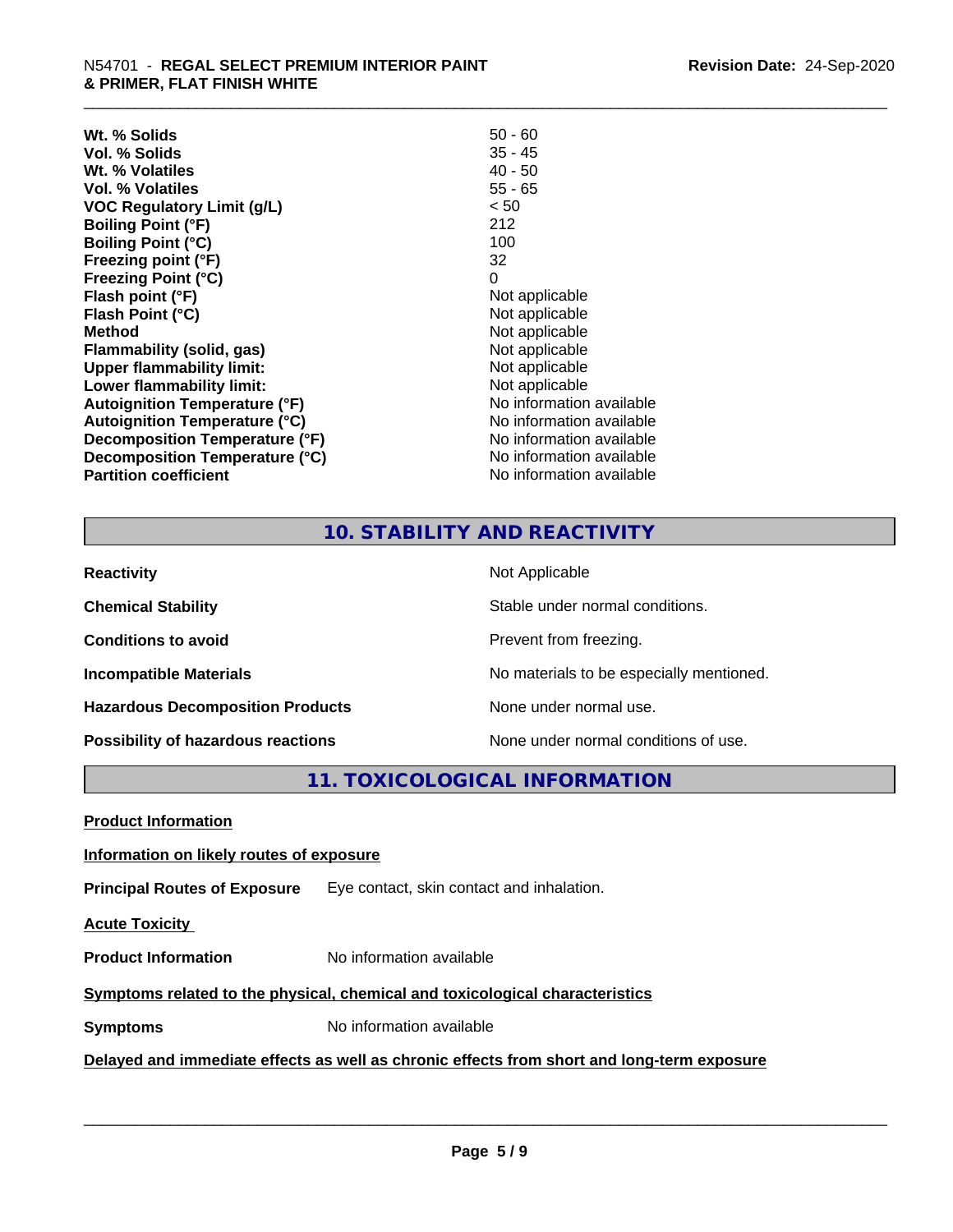| Eye contact<br><b>Skin contact</b> | May cause slight irritation.<br>Substance may cause slight skin irritation. Prolonged or repeated contact may dry<br>skin and cause irritation. |
|------------------------------------|-------------------------------------------------------------------------------------------------------------------------------------------------|
| <b>Inhalation</b>                  | May cause irritation of respiratory tract.                                                                                                      |
| Ingestion                          | Ingestion may cause gastrointestinal irritation, nausea, vomiting and diarrhea.                                                                 |
| <b>Sensitization</b>               | No information available                                                                                                                        |
| <b>Neurological Effects</b>        | No information available.                                                                                                                       |
| <b>Mutagenic Effects</b>           | No information available.                                                                                                                       |
| <b>Reproductive Effects</b>        | Possible risk of impaired fertility. Possible risk of harm to the unborn child.                                                                 |
| <b>Developmental Effects</b>       | No information available.                                                                                                                       |
| <b>Target organ effects</b>        | No information available.                                                                                                                       |
| <b>STOT - single exposure</b>      | No information available.                                                                                                                       |
| <b>STOT - repeated exposure</b>    | No information available.                                                                                                                       |
| Other adverse effects              | No information available.                                                                                                                       |
| <b>Aspiration Hazard</b>           | No information available                                                                                                                        |

#### **Numerical measures of toxicity**

**The following values are calculated based on chapter 3.1 of the GHS document**

**ATEmix (oral)** 18159 mg/kg

#### **Component Information**

| Chemical name                  | Oral LD50                                      | Dermal LD50             | Inhalation LC50         |
|--------------------------------|------------------------------------------------|-------------------------|-------------------------|
| Titanium dioxide<br>13463-67-7 | $> 10000$ mg/kg (Rat)                          |                         |                         |
| Kaolin, calcined<br>92704-41-1 | $>$ 2000 mg/kg (Rat)                           |                         |                         |
| Silica amorphous<br>7631-86-9  | $= 7900$ mg/kg (Rat)                           | $>$ 2000 mg/kg (Rabbit) | $> 2.2$ mg/L (Rat) 1 h  |
| Trimethylolpropane<br>77-99-6  | $= 14100$ mg/kg (Rat)<br>$= 14000$ mg/kg (Rat) |                         | $> 0.29$ mg/L (Rat) 4 h |

#### **Chronic Toxicity**

#### **Carcinogenicity**

*The information below indicateswhether each agency has listed any ingredient as a carcinogen:.*

| <b>Chemical</b><br>name            | <b>IARC</b>                                | <b>NTP</b> | ດເ⊔າ<br>∪אח |
|------------------------------------|--------------------------------------------|------------|-------------|
|                                    | .<br>クロ<br>Human<br>Possible<br><u>_ _</u> |            | ∟isted      |
| .<br><br>dioxide<br><b>itanium</b> | Carcinogen                                 |            |             |

• Although IARC has classified titanium dioxide as possibly carcinogenic to humans (2B), their summary concludes: "No significant exposure to titanium dioxide is thought to occur during the use of products in which titanium dioxide is bound to other materials, such as paint."

#### **Legend**

IARC - International Agency for Research on Cancer NTP - National Toxicity Program OSHA - Occupational Safety & Health Administration

**12. ECOLOGICAL INFORMATION**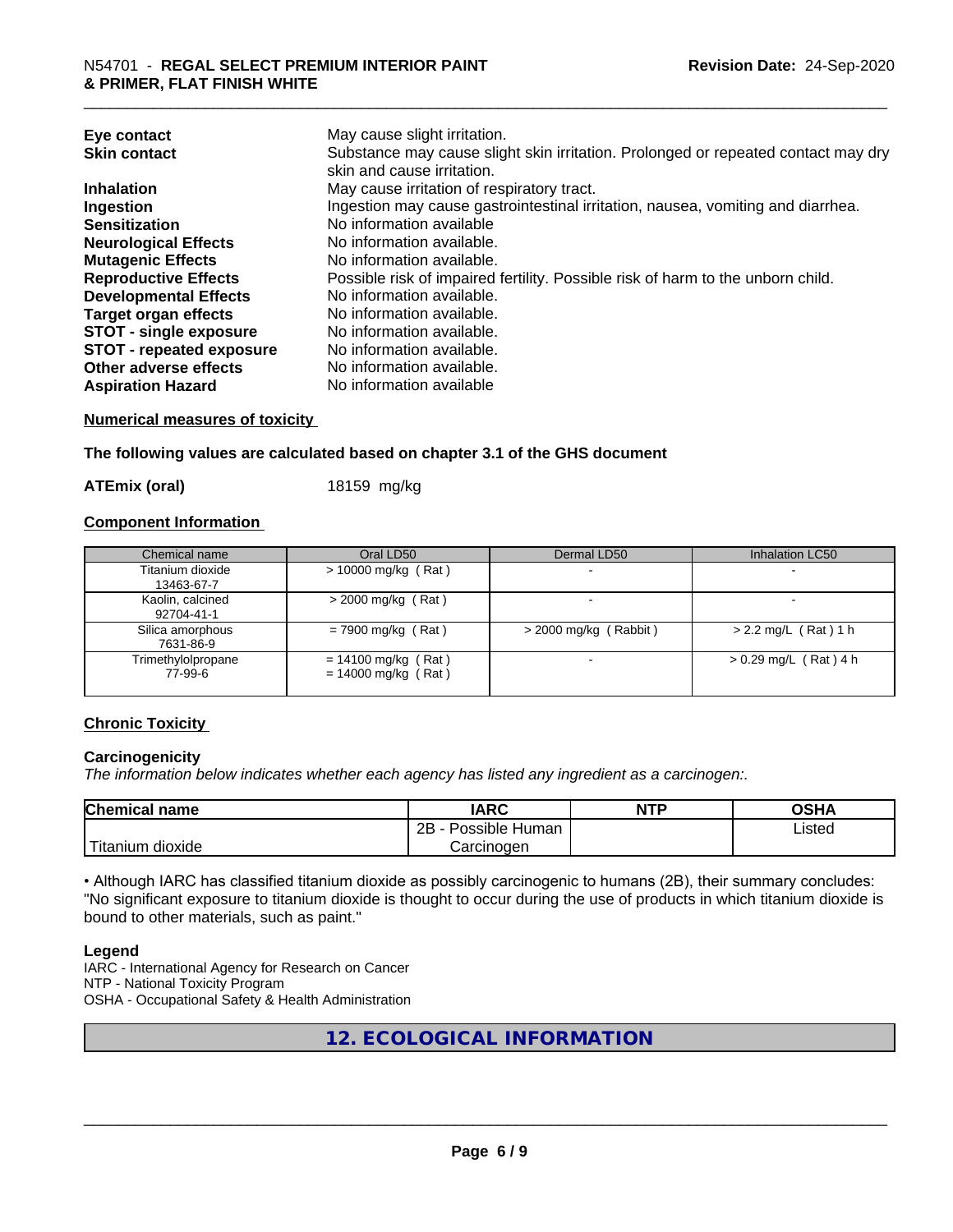#### **Ecotoxicity Effects**

The environmental impact of this product has not been fully investigated.

#### **Product Information**

#### **Acute Toxicity to Fish**

No information available

#### **Acute Toxicity to Aquatic Invertebrates**

No information available

#### **Acute Toxicity to Aquatic Plants**

No information available

#### **Persistence / Degradability**

No information available.

#### **Bioaccumulation**

There is no data for this product.

#### **Mobility in Environmental Media**

No information available.

#### **Ozone**

No information available

#### **Component Information**

#### **Acute Toxicity to Fish**

Titanium dioxide  $LC50:$  > 1000 mg/L (Fathead Minnow - 96 hr.)

#### **Acute Toxicity to Aquatic Invertebrates**

No information available

#### **Acute Toxicity to Aquatic Plants**

No information available

|                              | 13. DISPOSAL CONSIDERATIONS                                                                                                                                                                                               |
|------------------------------|---------------------------------------------------------------------------------------------------------------------------------------------------------------------------------------------------------------------------|
| <b>Waste Disposal Method</b> | Dispose of in accordance with federal, state, and local regulations. Local<br>requirements may vary, consult your sanitation department or state-designated<br>environmental protection agency for more disposal options. |
|                              | <b>14. TRANSPORT INFORMATION</b>                                                                                                                                                                                          |
| <b>DOT</b>                   | Not regulated                                                                                                                                                                                                             |
| <b>ICAO/IATA</b>             | Not regulated                                                                                                                                                                                                             |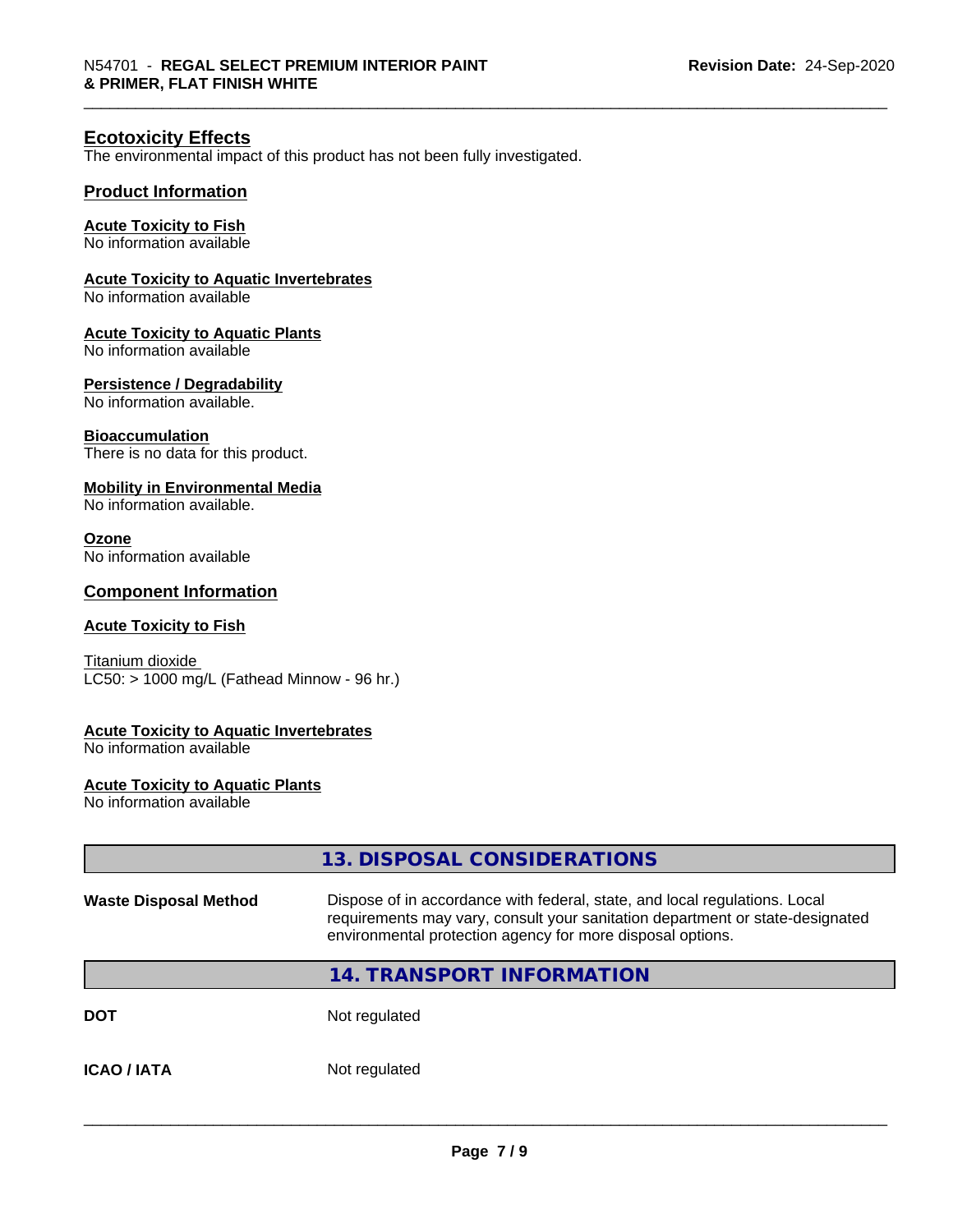**IMDG / IMO** Not regulated

**15. REGULATORY INFORMATION**

#### **International Inventories**

| <b>TSCA: United States</b> | Yes - All components are listed or exempt. |
|----------------------------|--------------------------------------------|
| <b>DSL: Canada</b>         | Yes - All components are listed or exempt. |

#### **Federal Regulations**

#### **SARA 311/312 hazardous categorization**

| Acute health hazard               | No  |  |
|-----------------------------------|-----|--|
| Chronic Health Hazard             | Yes |  |
| Fire hazard                       | No  |  |
| Sudden release of pressure hazard | Nο  |  |
| Reactive Hazard                   | Nο  |  |

#### **SARA 313**

Section 313 of Title III of the Superfund Amendments and Reauthorization Act of 1986 (SARA). This product contains a chemical or chemicals which are subject to the reporting requirements of the Act and Title 40 of the Code of Federal Regulations, Part 372:

*None*

#### **Clean Air Act,Section 112 Hazardous Air Pollutants (HAPs) (see 40 CFR 61)**

This product contains the following HAPs:

*None*

#### **US State Regulations**

#### **California Proposition 65**

**A** WARNING: Cancer and Reproductive Harm– www.P65warnings.ca.gov

#### **State Right-to-Know**

| <b>Chemical name</b> | <b>Massachusetts</b> | <b>New Jersey</b> | Pennsylvania |
|----------------------|----------------------|-------------------|--------------|
| Titanium dioxide     |                      |                   |              |
| Limestone            |                      |                   |              |
| Diatomaceous earth   |                      |                   |              |
| Silica amorphous     |                      |                   |              |

#### **Legend**

X - Listed